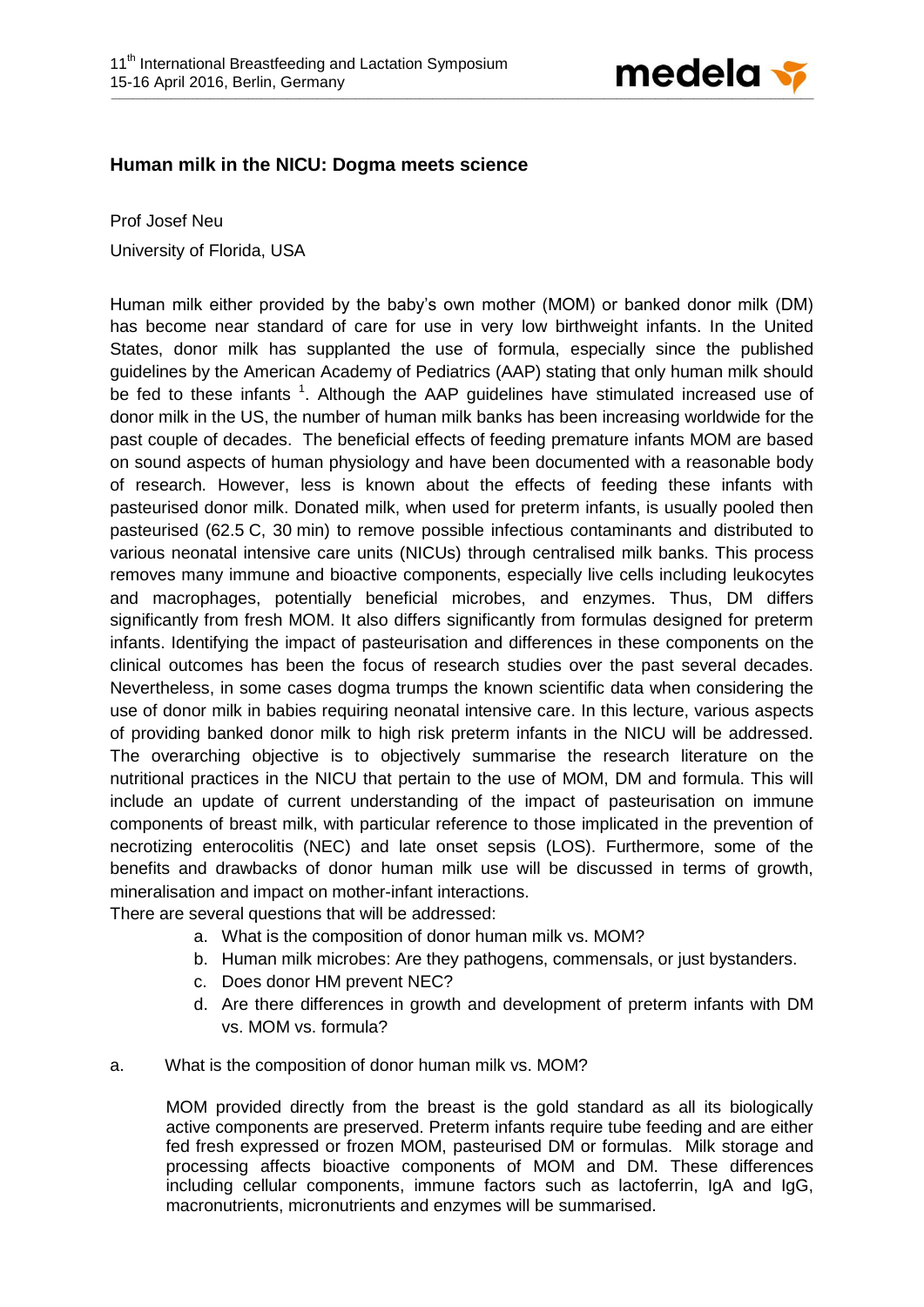

## b. Human milk microbes: Are they pathogens, commensals, or just bystanders?

There has been a long term concern about feeding preterm infants with their underdeveloped immune systems human milk that may be colonised with microbes. In fact, it has been common practice to culture human milk samples and discard them if microbes were found in any quantities considered "significant". Commercial formulas are sterilised and do not contain microbes and donor human milk is pasteurised and should contain few if any microbes. Recently, it has become clear that human milk contains a wide variety of taxa of microbes (perhaps around 700), many of which do not originate from the skin of the mother or infant or the infant's mouth  $2-4$ . Instead, data suggests that many of these microbes originate from the mothers gastrointestinal tract<sup>4</sup>[.](#page-3-2) This is especially relevant because alterations of the maternal microbiota by diet or microbial therapy could be used to promote a breast milk microbial ecology that is most conducive to infant health  $5$ . This is supported by elegant studies showing that genetically labelled microbes given to pregnant rodents can be found in the mothers' breast milk and subsequently in the infant<sup>[6](#page-3-4)</sup>. The exact mechanism of transfer of maternal intestinal microbes to the mothers' breast remains poorly understood but it has been speculated that the intestinal tract during pregnancy is more permeable than during the non-pregnant state and that microbial translocation may occur readily through this highly permeable intestine. Another mechanism involves the transfer of microbes via dendritic cells which underlie the intestinal mucosa and can send their appendages into the lumen of the intestine and subsequently enter the bloodstream and present these cells to the mothers' breast  $4$ [.](#page-3-2) The studies relating to these phenomena will be discussed.

The possibility that these found in human milk microbes actually play a role in development of the infant intestinal microbiome has been suggested  $4$ . Of interest is that temporally, the microbes from an individual mother's milk vary only slightly, but the microbes from an individual mother differ markedly from other mothers  $2$ . Whether this milk microbiome is specific for a certain mother infant dyad and that this specificity could confer benefits to the infant through an enteromammary system, which may offer dynamic immunologic responses from the mother to the newborn  $^{7,8}$  $^{7,8}$  $^{7,8}$  $^{7,8}$ will be discussed.

.Along the same thinking is the question of whether the technique of "kangaroo care" or "mother skin to skin care" may also offer benefits whereby the mother and infant are exposed to each other's microbes, and the mother acquires the infants' microbiota, which may offer specific benefits to the infant immune system.

It is common practice to add fortifiers to either preterm baby's own mother's milk or donor milk. The effect of these on the infant intestinal microbiome is poorly understood. Of interest is that there is some literature suggesting that fortifiers derived from human milk rather than bovine milk may be beneficial,  $9$  the relative effects of these on the developing neonatal intestinal microbiome have not been critically evaluated.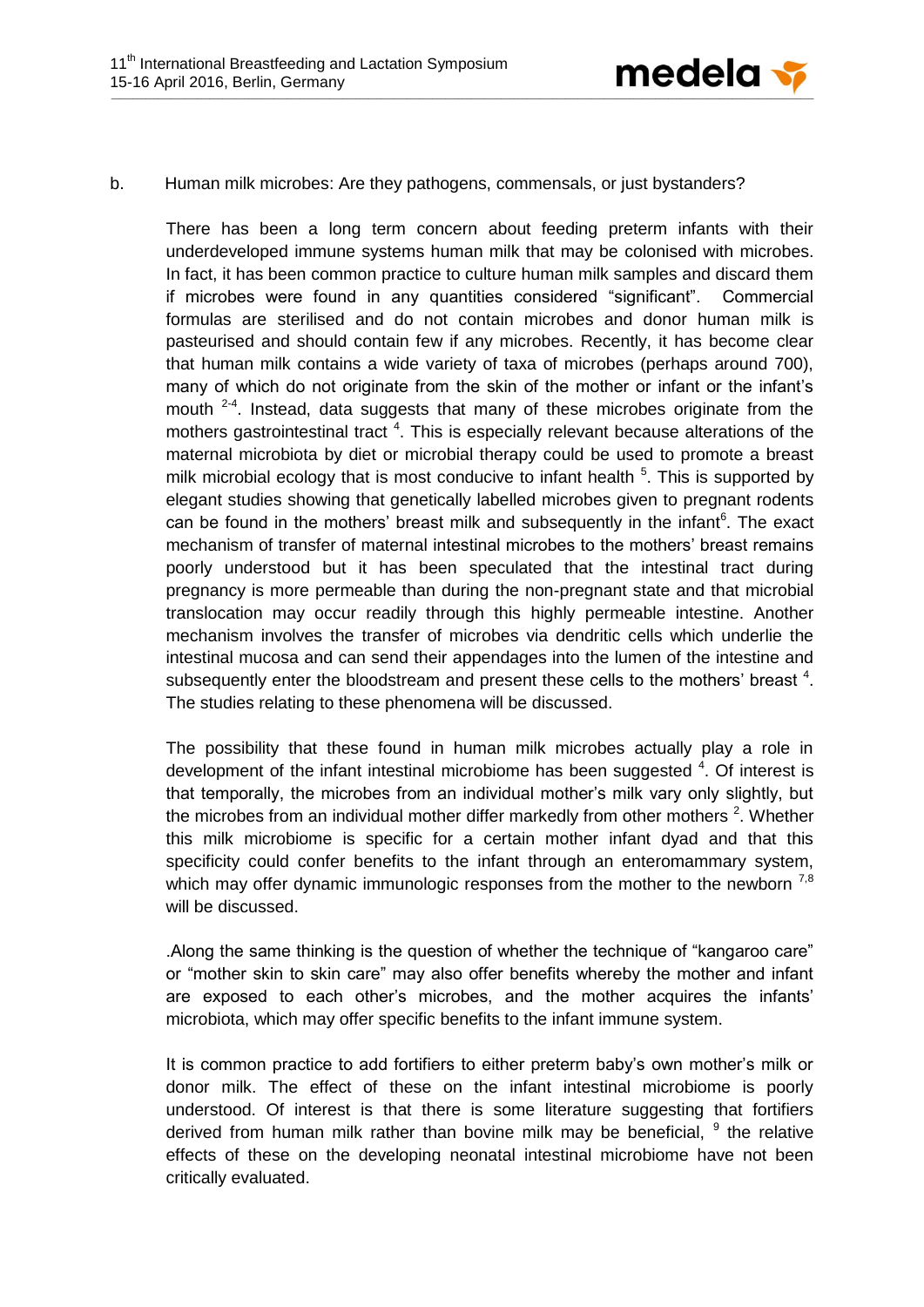

Another component of the breast milk that may serve to modulate the intestinal microbiome of the newborn are the human milk oligosaccharides. Several of these appear to perform a prebiotic function that includes promoting the growth of certain taxa of bacteria that may play beneficial roles in the infant gastrointestinal tract  $^{10}$  $^{10}$  $^{10}$ .

c. Does donor human milk prevent NEC and LOS?

NEC and LOS are major problems in NICU care and account for significant suffering as well as increased costs. Studies that relate to prevention of these diseases in human preterm infants have been hampered by lack of good definitions of these entities. NEC, for example, is a simple single pathophysiologic pathway disease and thus preventative strategies may not target the most common pathway. For example, when one considers using nutritional immune-related strategy for prevention of ischemic bowel disease (often termed "NEC") seen in infants with certain congenital heart problems, this does not have biologic plausibility.

On the other hand, the more classical forms of "NEC" seen in human preterms do appear to have a major immune-inflammatory mechanism as a component of its pathophysiology. Human milk microbes as well as immune components are thus likely to play a biologically plausible role in prevention of the more classic forms of NEC.

Hence, several recent studies have reported that bioactive components of milk such as lactoferrin might be able to minimize LOS and also NEC  $^{11}$  $^{11}$  $^{11}$ . The reported incidence of NEC and LOS inversely correlates to the gestational age  $12,13$  $12,13$ , and enteral formula diets when coupled to parenteral nutrition appear to predispose to NEC, while progressive nutrition with colostrum and mother's milk show a protective effect <sup>[14](#page-3-12)</sup>. The putative protective effects of MOM over DM and formula against NEC and LOS have been the subject of several studies, but most have been underpowered and the individual studies have not shown a significant benefit of DM over formulas. Metaanalyses suggest that this may be the case  $15$ , but these need to be taken in the context of when these studies were done and how NEC and sepsis have been defined <sup>[16](#page-3-14)</sup>. Newer studies are ongoing and preliminary results suggest that DM may not have major benefits over formula in terms of NEC or LOS. These will be discussed.

d. Are there differences in growth and development of preterm infants with DM vs. MOM vs. formula?

There are major compositional differences in macro and micronutrients when comparing MOM, DM and preterm formulas. It is clear that the energy and protein content of human milk when provided to very low birthweight and extremely low birthweight infant do not meet their needs for growth and may in fact be detrimental from neurodevelopmental perspective unless they are fortified. Strategies have been developed for transitioning from parenteral nutrition to human milk, but these have often been met with at least transient deterioration in growth. Using fortifiers has been helpful, but specific strategies on when and how to most safely institute their incorporation are still being evaluated <sup>[17](#page-3-15)</sup>. An update of these strategies will be presented.